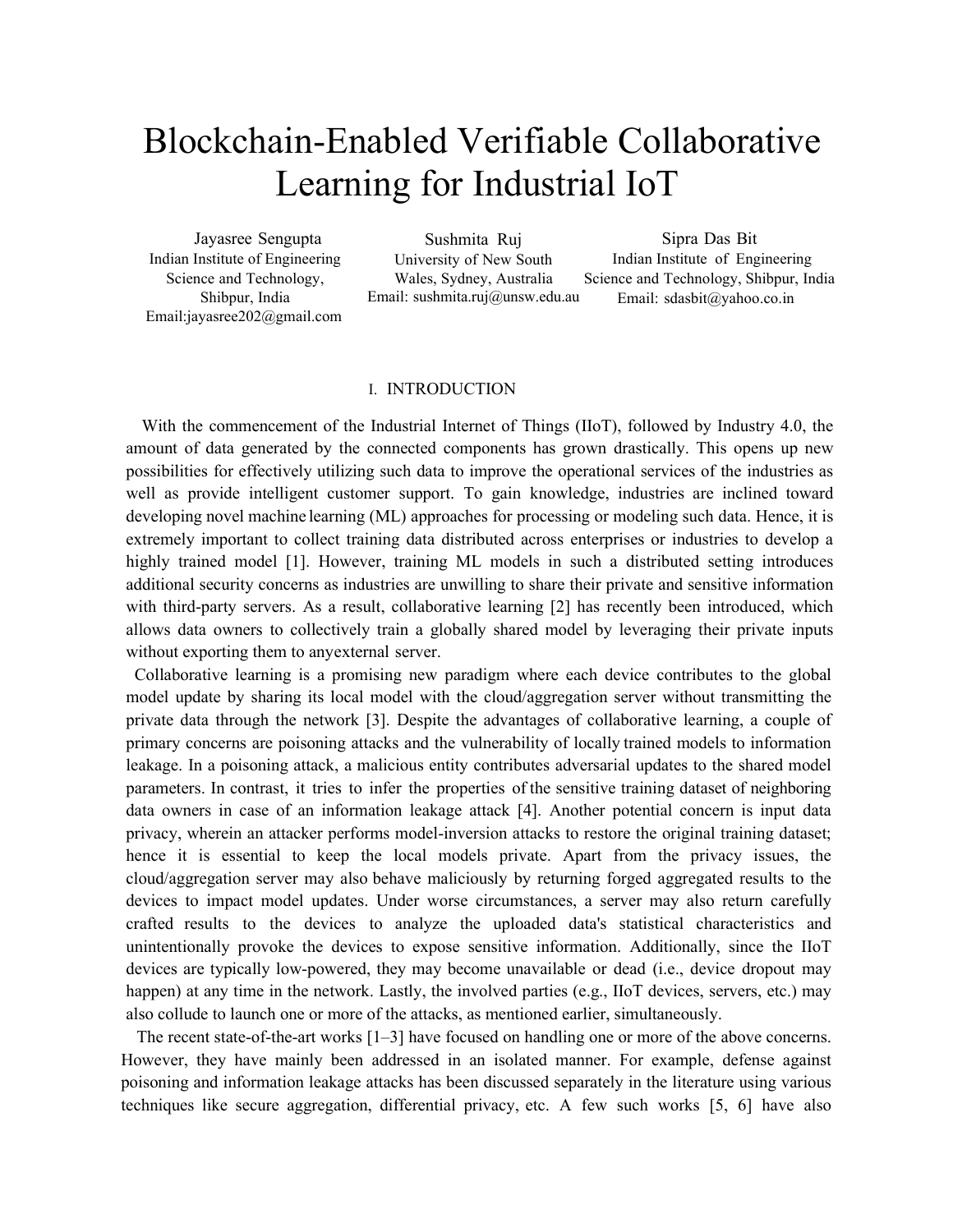introduced fog as a middleware platform between devices (i.e., data owners) and cloud/aggregation servers to bring computation to the edge further and reduce trust dependence on the cloud. However, to the best of our knowledge, no substantial work has solved all of the concerns mentioned above concurrently. The latest works [4, 7] have also proposed fully decentralized blockchain frameworks with innovative consensus mechanisms to eliminate the concept of centralized servers alongside addressing some of the aforementioned concerns for a collaborative learning setup. However, industries or companies may not always be willing to design their customized blockchain platform with integrated consensus mechanisms. Further, the attack vectors on such newly designed consensus mechanisms are also unknown, unlike the traditional ones. Therefore, it may instead be more suitable to utilize the benefits of an already existing permissioned or permissionless blockchain platform in such real-life application scenarios. Thus, in our work, we focus on integrating a permissionless blockchain platform as the backbone of the collaborative learning setup.

# II. BLOCKCHAIN: A PROMISING SOLUTION

A blockchain is a tamper-resistant, immutable, distributed verifiable ledger. Information stored in a blockchain is made up of a chain of blocks where each block consists of a series of transactions. The blocks are typically hash-linked so that if a transaction is modified in one block, it has to be altered in all the subsequent blocks [8]. Popular blockchain platforms like Ethereum support Turingcomplete languages to write smart contracts. A Smart Contract is a self-enforcing piece of a computer program that can be used to formalize simple agreements between two parties and control the transfer of digital currencies (i.e., cryptocurrency) or assets between them [9]. Once a contract is deployed, its execution can be triggered via transactions processed by miners, who are special nodes responsible for validating and adding transactions to blocks [8]. Moreover, in smart contracts, apart from exchanging cryptocurrencies, programs can be written to execute operations such as access policy verification. Blockchain is chosen as the fundamental backbone for this work because it is capable enough to host distributed applications with the help of smart contracts. Moreover, blockchain keeps a record of all the necessary transactions occurring in the network and thereby maintains transparency. It also acts as a trusted intermediary and resolves any disputes by performing payment settlements. This motivates us to integrate blockchain into the collaborative learning setup to utilize the benefits of the distributed nature of blockchain. Apart from that, by introducing blockchain, we can also defend against the said attacks (like poisoning attacks). Lastly, blockchain also allows us to efficiently handle disputes and collusion cases by designing smart contracts and incentivizing the parties involved.

### III. OUR PROPOSED SCHEME

The basic idea of our proposed scheme is to train a regression model (i.e., linear/logistic regression) in a distributed fashion where the IIoT devices, fog nodes, and the cloud collaboratively execute a global gradient computation. Thethree major aims of the scheme are as follows:

- Prevent information leakage attacks by keeping the trainingdata of each IIoT device private and on-premise.
- Prevent poisoning attacks by verifying the local modelupdates sent out by each IIoT device.
- Prevent colluding parties from making sufficient gains.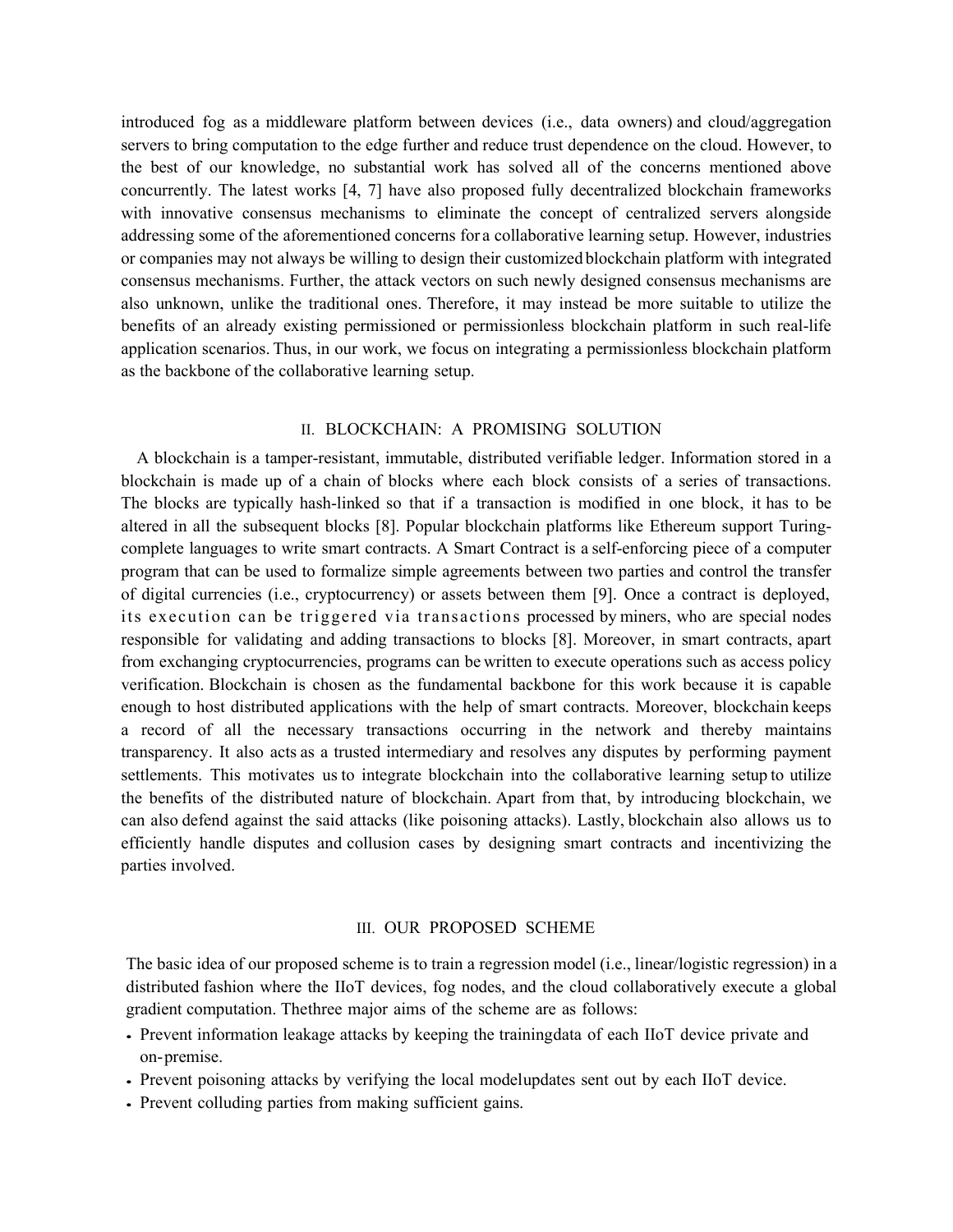Our proposed scheme tries to achieve the aforementioned goals while converging to the optimal global model. Initially, we use polynomial commitment [10] along with verification to defend against poisoning attacks. Polynomial commitment takes an input and maps it to a point on the elliptic curve. Later, Shamir's Secret Sharing [11], coupled with additive homomorphism, was used to blind the locally trained model updates from the IIoT devices before sending them out to the fog nodes. Since *t* shares are enough to reconstruct the secret, therefore Shamir's secret sharing also ensures robustness to IIoT device dropout in the network up to a certain specified threshold. Finally, a secure aggregation scheme based on the previously used polynomial commitment is employed to achieve verifiable aggregation of the global model. Our scheme also deploys smart contracts on the blockchain to act as an enforcer of rules. We have deployed a Contract (**S**) to maintain fairness and manage all necessary operations. Additionally, in case of any dispute, the Turing-completeness (i.e., the ability to simulate any calculation) of the blockchain platform has been used to codify all necessary actions. Further, the native currency of blockchain is used to control and distribute incentives. The immutable property of blockchain has been used to record all data and control message exchanges in the system to provide a transparent infrastructure.

**Working Principle:** Each IIoT device holds a local dataset and its corresponding model parameter, which gets updated in each round of iteration. Each dataset is a  $m_i \times k$  matrix representing  $m_j$  training samples with  $k$  features where  $m_j$  can vary from device to device. The model parameter is a matrix of coefficients with *l* number of output classes. In our proposed scheme,  $M = \sum_{j=1}^{N} m_j$  (where *N* is the total number of IIoT devices in the system) and *l* are publicly known by every participant, whereas *k* is private and is only known to the corresponding data owner. A fog-based two-tier clustered architecture forms the backbone for our proposed scheme. Figure 1 shows the workflow of the proposed scheme, which consists of the following steps:

- **System Setup:** Given two groups,  $G_1$  and  $G_T$  of large prime order q with generators  $g_1$  and  $g_2$ , respectively, there exists a bilinear pairing defined as a map  $\hat{e}: G_1 \times G_1 \to G_T$  which would be used for polynomial commitments. A Trusted Authority (TA) generates (*pki, ski*) key-pair for each fog node *F<sub>i</sub>*. Lastly, it also generates a collision-resistant one-way hash function *H*:  $\{0, 1\}^* \rightarrow \{0, 1\}^n$ .
- *Local Training:* Each IIoT device *Dij* feeds its own training dataset and the model parameter coefficient matrix as inputs at each round of iteration. The local training is performed over these two input parameters to generate local gradient  $g_{ij}$ . To keep the local gradient private, the IIoT device calls contract **S** to publish a random differentially private noise *ηij* sampled from a normal distribution. The device then masks its gradient *gij* using this noise and sends a 3- tuple packet consisting of the masked update  $(g_{ij} + \eta_{ij})$ , a commitment to the unmasked update, and a commitment to the noise to the nearest online fog node *Fi*.

**NOTE:** When a malicious IIoT device wants to add a poisonous update  $g'_{ij}$  to the global model,

it also needs to perturb the noise  $\eta_{ij}$  to make the masked update  $(g'_{ij} + \eta'_{ij})$  look like a legitimate one. Since, in our case, the noise is generated by the smart contract, which is tamper-resistant, such malicious activities are by default prevented.

• *Verification by Fog:* When a *Fi* receives this 3-tuple packet from an IIoT device, it first computes a commitment over the received masked update. Then it proceeds to check whether this computed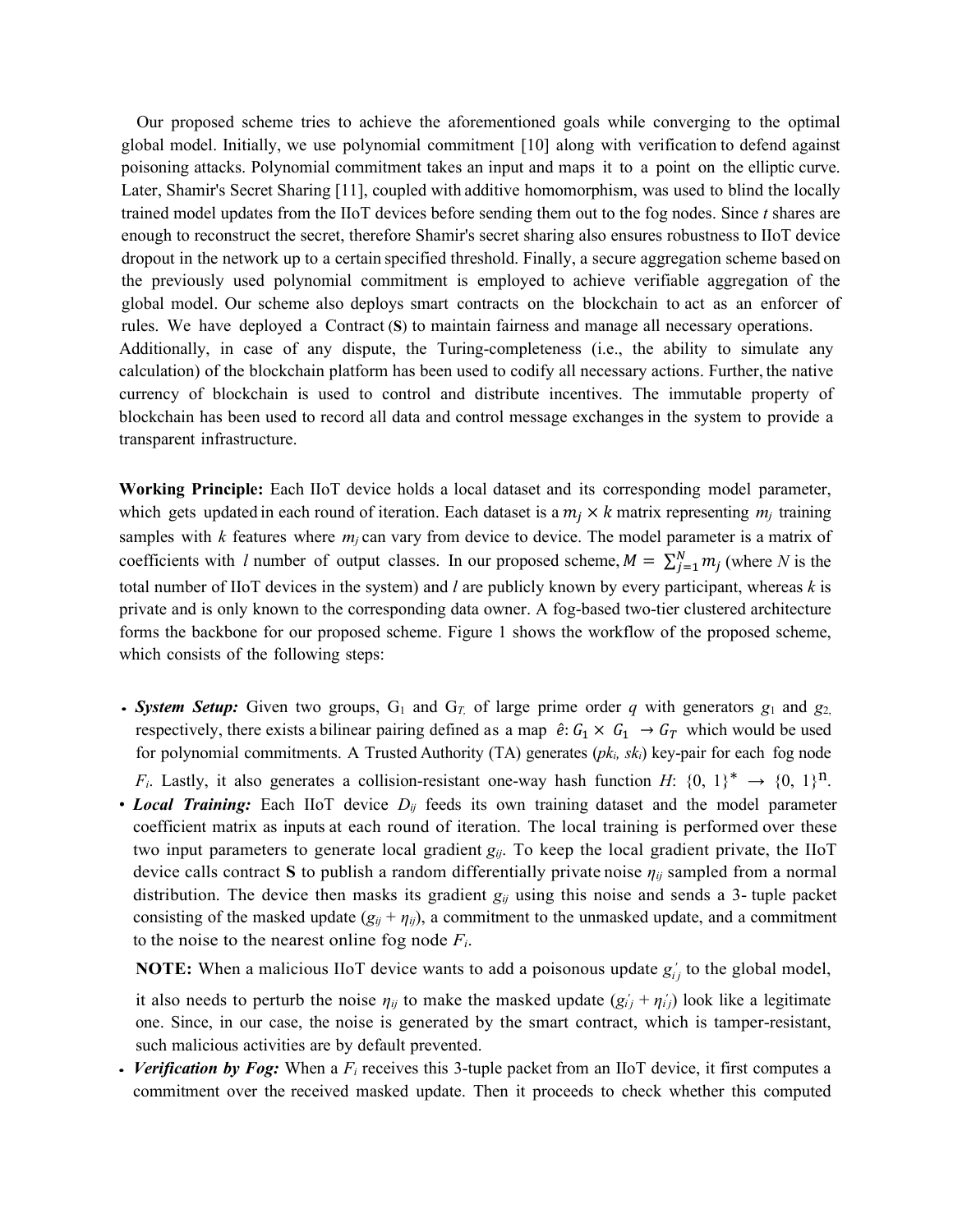commitment is consistent with the received commitments to the noise and the unmasked update. The consistency checking is performed using the homomorphic property of commitments. On successful verification,  $F_i$  is assured that the received masked update  $(g_{ij} + \eta_{ij})$  was indeed computed using the received commitments to the noise and the unmasked update otherwise,  $F_i$  discards the 3- tuple packet. When a  $F_i$  receives a considerable number of such masked updates, it proceeds to select the best updates using statistical methods like mean and standard deviation. The top *n* such IIoT devices with the best updates are selected as legitimate devices while the rest are rejected. Only such legitimate devices will be allowed to contribute their model updates for the final aggregation of the global model. Hence,  $F_i$  signs the commitment to the unmasked update for the selected devices using its private key. It then sends the signed update back to the concerned IIoT devices.

- *Secret Sharing:* When each legitimate *Dij* receives the signed update, it first performs signature verification to verify the authenticity of the fog node *Fi*. Next, it proceeds to split *gij* into *n* shares [where *n* is the number of IIoT devices selected as legitimate in the previous step] as per Shamir's Secret Sharing scheme [11]. It also computes a witness *witin* respective to each share of *gij*. These witnesses will allow the corresponding IIoT devices to verify that the secret share was indeed computed over the received verified commitment. Finally, each  $D_{ij}$  distributes a 3-tuple packet consisting of the secret share, the associated witness, and the signature received from  $F_i$  in the previous step to the other corresponding  $D_{ij}$ . Each  $D_{ij}$ , on receiving this 3-tuple packet, does the following:
- (a) It first verifies the signature to ensure that the received update is from a legitimate node. If the verificationfails, it discards the 3-tuple packet; else, it proceeds to the next step.
- (b) Next, it utilizes the witness to verify that the received secret share is a part of the verified commitment. If the verification fails, it means that either a malicious node has sent its secret share or a legitimate node has sent a malicious secret share. In both cases, the node is declared malicious and is thereby penalized. Onsuccessful verification, *Dij* proceeds to the next step.
- (c) Once each  $D_{ij}$  receives sufficient secret shares, it then locally adds the received shares to product *SDij*.
- (d) Computes the hash of  $S_{D_{ij}}$  and stores it as a transaction in the blockchain.
- (e) Finally, each  $D_{ij}$  sends  $S_{Dij}$  to its nearest online fog node  $F_i$ .
- *Computation by Fog*: Each fog node  $F_i$  receives  $S_{D_{11}}$ ,  $S_{D_{i2}}$ , ...,  $S_{D_{i1}}$  values from *n* IIoT devices lying within its communication range. *Fi* then calls contract S to verify the integrity of the received  $S_{D_{ij}}$  using its hash value stored in the blockchain. If the verification fails,  $F_i$  concludes that  $S_{D_{ij}}$  has either been sent incorrectly or tampered midway, and it thus discards this  $S_{D_{ij}}$  value. Otherwise,  $F_i$  is assured that the integrity of the received  $S_{D_{ij}}$  is preserved. Once  $F_i$  verifies a sufficient number of  $S_{D_{ij}}$  values, it proceeds to compute the cumulative gradient ci using the reconstruction mechanism described in Shamir's Secret Share [11]. Here, even if some IIoT devices are offline or busy during this stage and don't send their share of  $S_{Dij}$ , the reconstruction is still feasible given at least *t* IIoT devices participate. This operation basically computes the summation part of the Gradient Descent algorithm [2]. Each  $F_i$  then stores the commitment, i.e.,  $COM(c_i)$  and the hash of  $c_i$  as a transaction in the blockchain. Lastly, it forwards  $c_i$  to the cloud.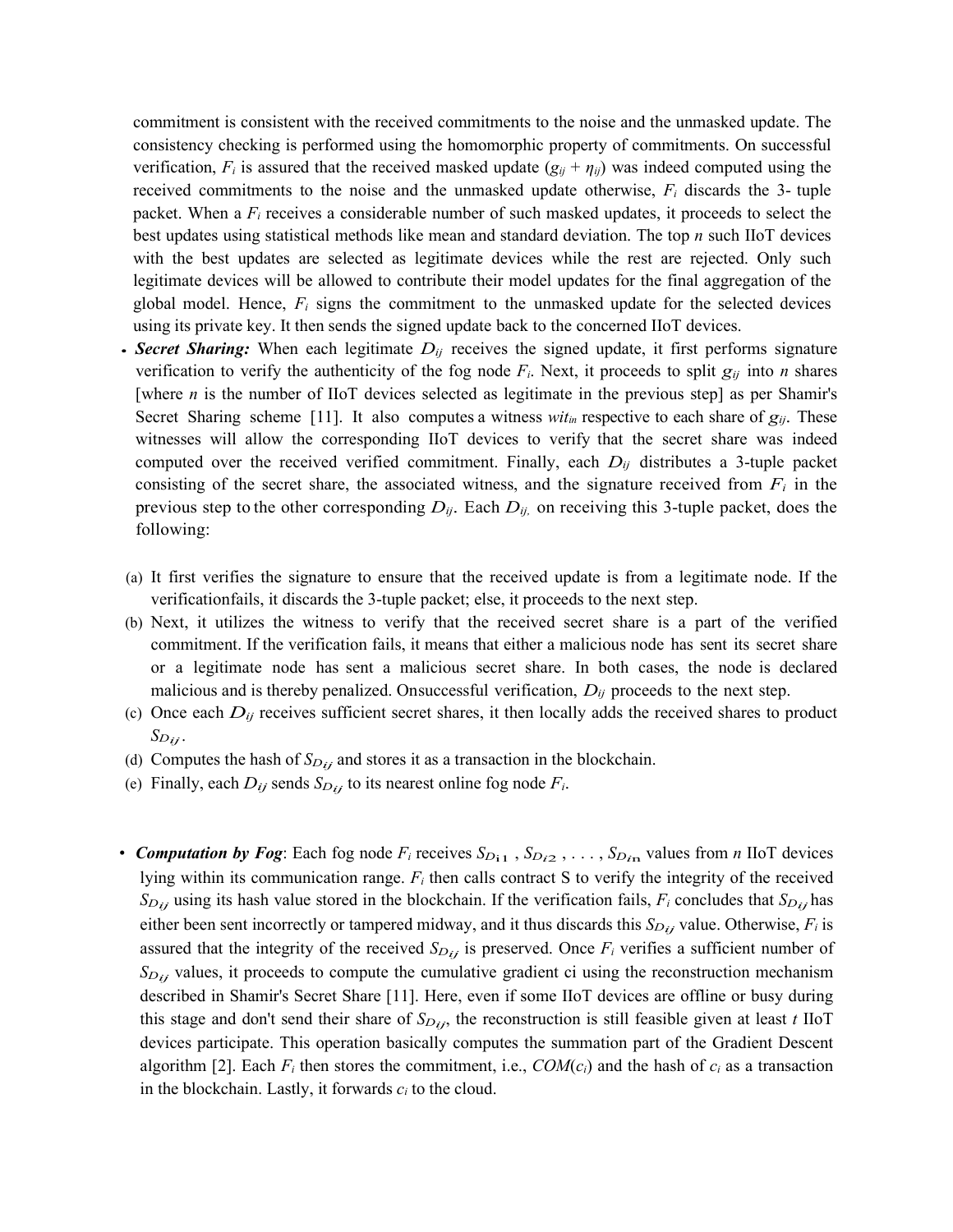• *Data Aggregation:* When the Cloud receives  $c_i$  values from the fog nodes  $F_1, \ldots, F_m$ , it calls contract **S** to verify the integrity of the received *ci* using its hash value stored in the blockchain. If the verification fails, the cloud concludes that *ci* has either been sent incorrectly or tampered midway, and it thus discards this *ci* value. Otherwise, the cloud is assured that the integrity of the received *c<sub>i</sub>* is preserved. Once cloud verifies a sufficient number of  $S_{D_{ij}}$  values, it generates  $c = c_1 + c_2 + \ldots$ *cm* and sends a *c* back to each *Fi*.



Fig. 1. *Workflow of our Proposed Scheme*

• *Result Verification:* Each *Fi* on receiving *c* from the cloud computes commitment, i.e., *COM* © and calls contract  $S$ , to verify whether the commitment to the received  $c$  is consistent with the commitments to  $c_i$  stored previously by each individual  $F_i$  in the blockchain.

$$
COM(c) = \prod_{i=1}^{m} COM(c_i)
$$

If this equality holds, then  $F_i$  proceeds to the next step. Otherwise, it means that the cloud has behaved maliciously while aggregating the global model. Hence, contract **S** rejects the result and penalizes the cloud for misconduct.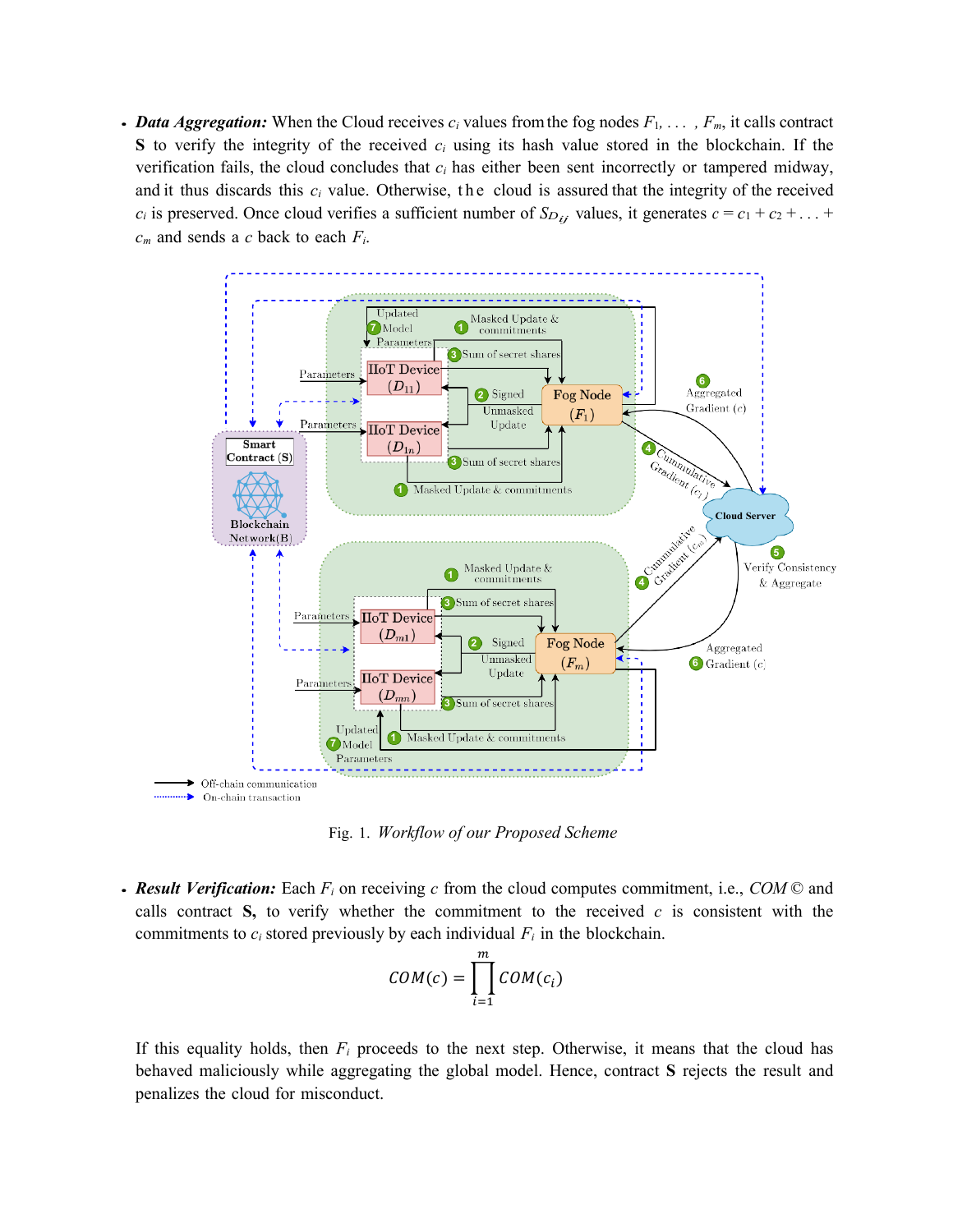• *Update Model Parameters:* On acceptance of the result, *Fi* computes the updated model parameter based on the latest trained global model. *Fi* then sends back this updated model parameter to each device  $D_{ij}$ , who updates its respective model parameter which is then used for the next training iteration.

From the above discussion, it is evident that by leveraging the immutability property of blockchain, we have been able to ensure the verifiability of the data exchanged in the system. Further, the introduction of smart contracts has also helped us prevent the players' malicious activity. This is because smart contracts are tamper-resistant and hence cannot be mischievously modified to serve' ne's purpose. Lastly, through the use of smart contracts coupled with the inherent cryptocurrency of blockchain, we have also been able to maintain fairness by penalizing the malicious entities as and when required. Thus, we can rightfully claim that we have been able to achieve additional security by introducing blockchain as the inherent backbone.

#### IV. CONCLUSION AND FUTURE WORK

We have presented a blockchain-enabled collaborative learning setup suitable for Industrial IoT scenarios. Our proposed scheme uses the traditional permissionless blockchain as the backbone of the infrastructure design. By leveraging the benefits of a smart contract-enabled blockchain platform, we have ensured additional security (e.g., verifiability). The proposed scheme provides defense poisoning and information leakage attacks and presents malicious activities from the involved parties (i.e., device, fog, and cloud).Apart from that, the scheme also handles collusion cases. In the future, we plan to provide a detailed algorithmic construction of the proposed scheme along with its security analysis. We would also develop a prototype in Ethereum to establish the validity of our scheme.

#### REFERENCES

- [1] Kalikinkar Mandal and Guang Gong. PrivFL: Practical Privacy- Preserving Federated Regressions on High-Dimensional Data over Mobile Networks. In *Proceedings of the 2019 ACM SIGSAC Conferenceon Cloud Computing Security Workshop*, page 57–68, 2019.
- [2] Yanjun Zhang, Guangdong Bai, Xue Li, Caitlin Curtis, Chen Chen, and Ryan K. L. Ko. PrivColl: Practical Privacy-Preserving Collaborative Machine Learning. In *Computer Security – ESORICS*, pages 399–418, 2020.
- [3] Beongjun Choi, Jy-yong Sohn, Dong-Jun Han, and Jaekyun Moon. Communication-Computation Efficient Secure Aggregation for Federated learning. *CoRR*, abs/2012.05433, 2020.
- [4] Muhammad Shayan, Clement Fung, Chris J. M. Yoon, and Ivan Beschastnikh. Biscotti: A Blockchain System for Private and Secure Federated Learning. *IEEE Transactions on Parallel and Distributed Systems*, 32(7):1513–1525, 2021.
- [5] Yeting Guo, Fang Liu, Zhiping Cai, Li Chen, and Nong Xiao. FEEL: A Federated Edge Learning System for Efficient and Privacy-Preserving Mobile Healthcare. In *49th International Conference on Parallel Processing - ICPP*, 2020.
- [6] Chunyi Zhou, Anmin Fu, Shui Yu, Wei Yang, Huaqun Wang, and Yuqing Zhang. Privacy-Preserving Federated Learning in Fog Computing. *IEEE Internet of Things Journal*, 7(11):10782–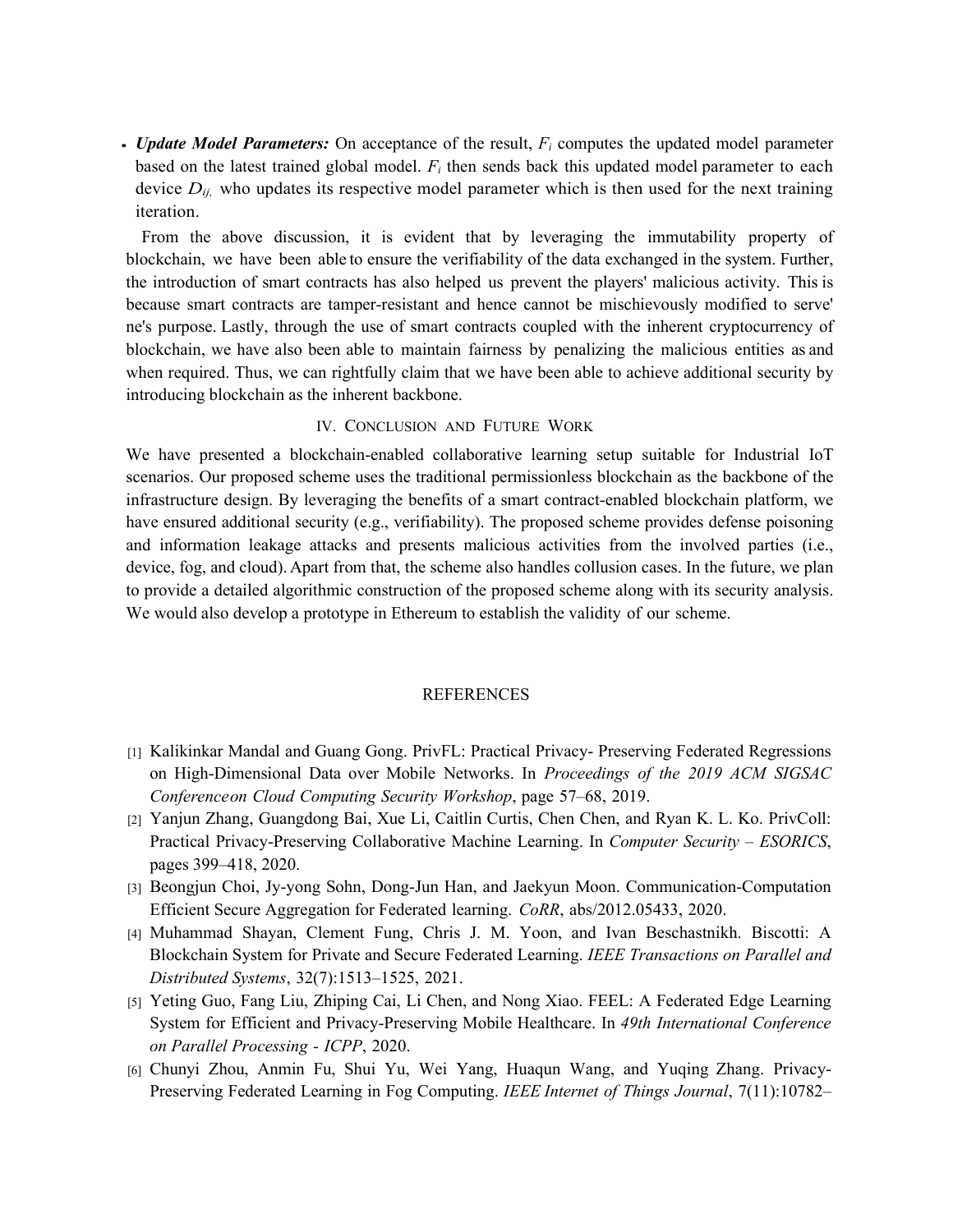10793, 2020.

- [7] Yuzheng Li, Chuan Chen, Nan Liu, Huawei Huang, Zibin Zheng, and Qiang Yan. A Blockchain-Based Decentralized Federated Learning Framework with Committee Consensus. *IEEE Network*, 35(1):234–241, 2021.
- [8] P. Banerjee, N. Nikam, and S. Ruj. Blockchain Enabled Privacy Preserving Data Audit. *CoRR*, abs/1904.12362, 2019.
- [9] J Sengupta, S Ruj, and S Das Bit. A Comprehensive Survey on Attacks, Security Issues and Blockchain Solutions for IoT and IIoT. *Journal of Network and Computer Applications*, 149:102481, 2020.
- [10] Aniket Kate, Gregory M. Zaverucha, and Ian Goldberg. Constant-Size Commitments to Polynomials and Their Applications. In *Advances in Cryptology - ASIACRYPT 2010*, pages 177– 194, 2010.
- [11] Adi Shamir. How to Share a Secret. *Communications of the ACM*, 22(11):612–613, November 1979

# V. BIOGRAPHY SECTION

**Jayasree Sengupta** received her MTech degree in Distributed and Mobile Computing from Jadavpur University, Kolkata, India, in 2017. She is currently pursuing her Ph.D. with the Department of Computer Science and Technology, Indian Institute of Engineering Science and Technology, Shibpur, India. She has published research articles in reputed peer-reviewed journals and international conference proceedings. Her research interests include Applied Cryptography, Blockchains, Fog computing, IoT, and IIoT. She is a Student Member of IEEE and ACM.



**Sushmita Ruj** received her B.E. degree in Computer Science from Bengal Engineering and Science University, Shibpur, India, and her Masters and Ph.D. in Computer Science from Indian Statistical Institute. She was an Erasmus Mundus Post-Doctoral Fellow at Lund University, Sweden, and a Post-Doctoral Fellow at the University of Ottawa, Canada. She is currently a Senior Lecturer at the University of New South Wales, Sydney, Australia. Prior to that, she had served as a Senior Research Scientist at CSIRO Data61, Australia, and also as an Associate Professor at Indian Statistical Institute, Kolkata. Her research interests are in Blockchains, Applied Cryptography, and Data Privacy. She serves as an Associate Editor of Elsevier Journal, Information Security and Applications, and is involved with a number of conferences as a Program Co-Chairs or committee member. She is a recipient of the Samsung GRO award, NetApp Faculty Fellowship, Cisco Academic Grant, and IBM OCSP grant. She is a Senior Member of the ACM and IEEE.